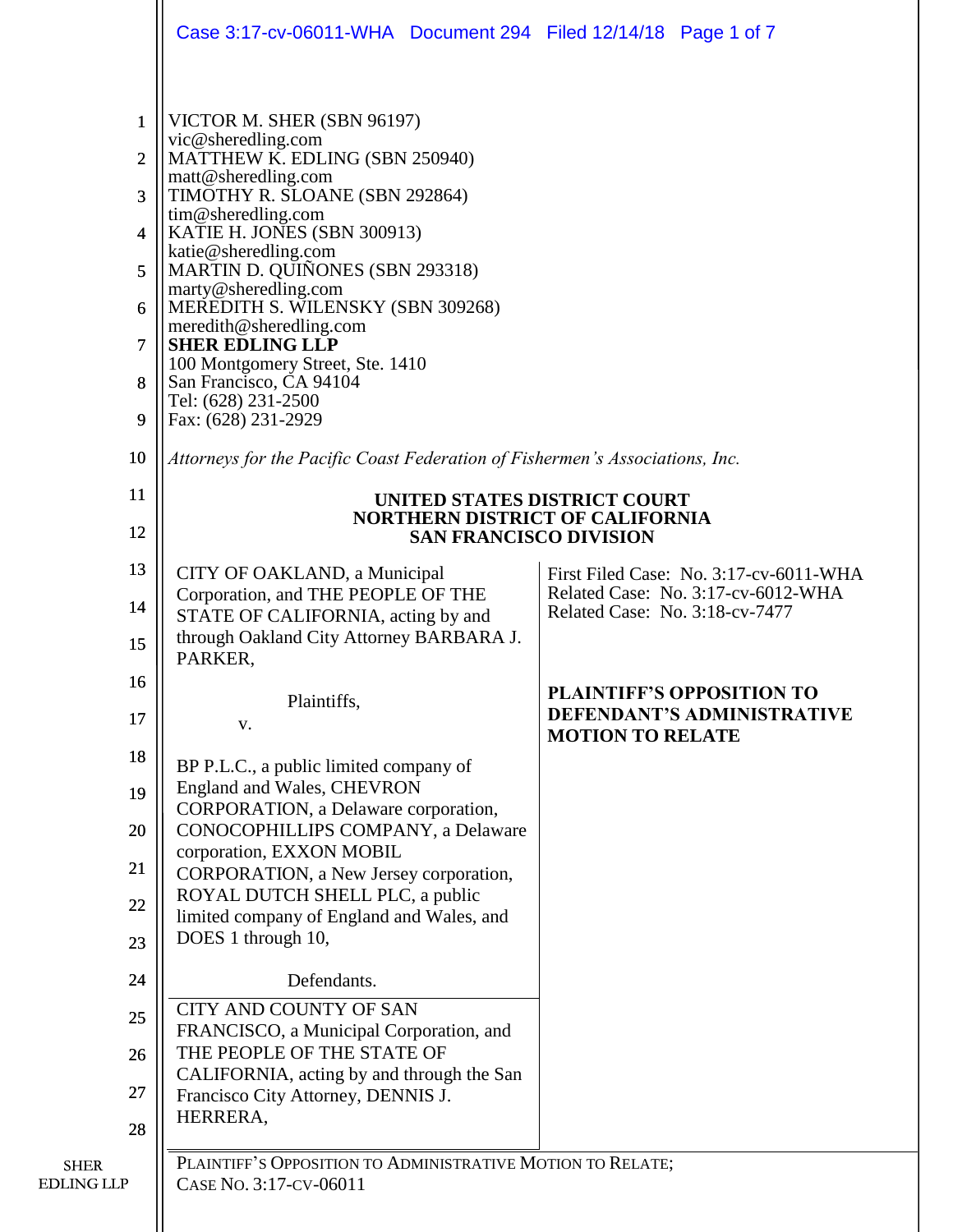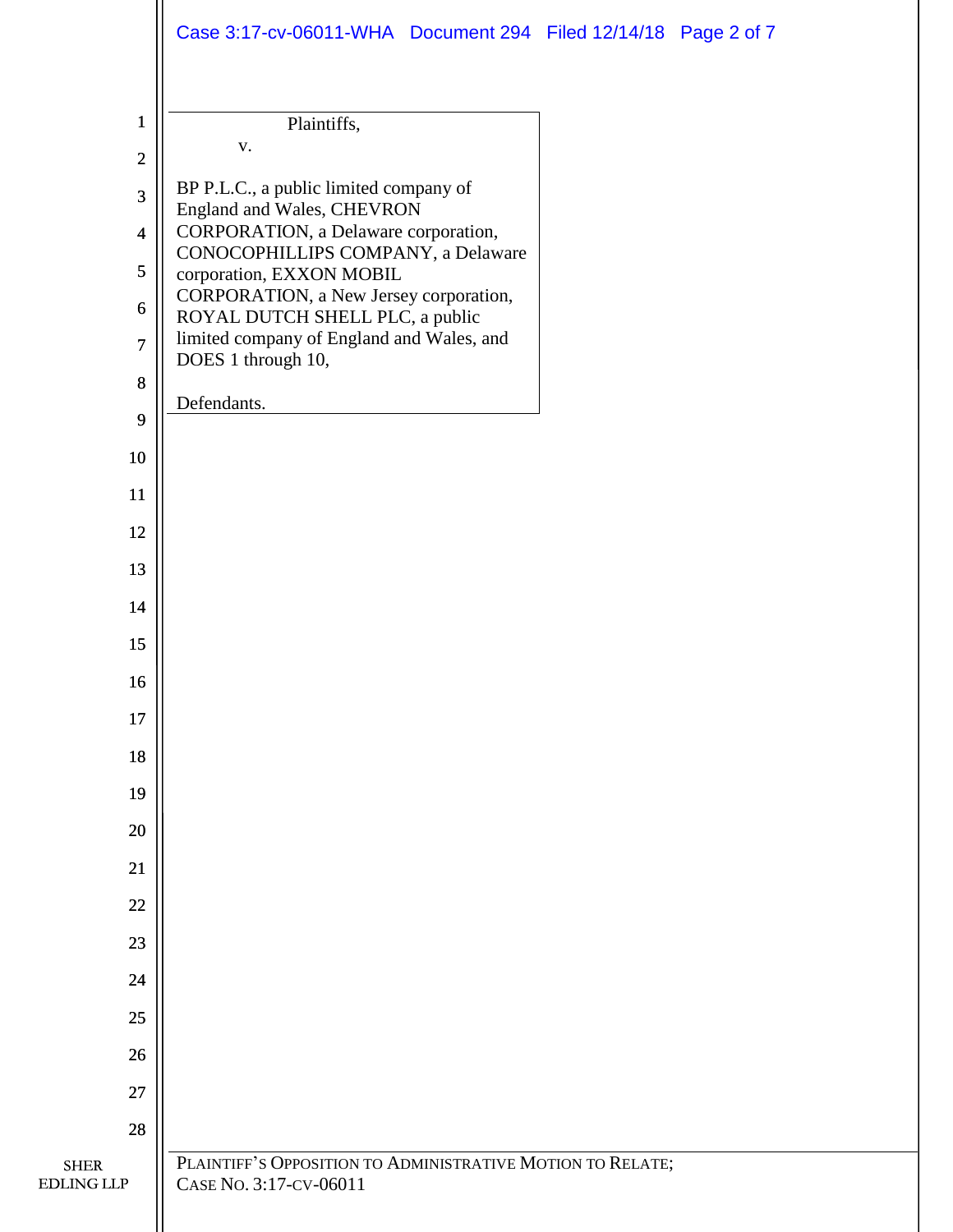#### 1 **I. Introduction**

2 3 4 5 6 7 8 9 10 11 12 13 14 15 The Administrative Motion to Relate *Pacific Coast Federation of Fishermen's Associations, Inc. v. Chevron Corp. et al.*, No. 3:18-cv-7477 ( "*PCFFA*" or the "Fisheries Action") to the above-captioned actions, *City of Oakland et al. v. BP p.l.c. et al.*, No. 3:17-cv-6011-WHA ("*Oakland*"), *and City and County of San Francisco et al. v. BP p.l.c. et al.*, No. 3:17-cv-6012- WHA ("*San Francisco*"), (collectively the "Closed Actions") should be denied because the Fisheries Action is not related to the Closed Actions under the standard set forth in Local Rule 3- 12. The Fisheries Action alleges injuries on behalf of a fishing industry association stemming from algal blooms that have hampered Dungeness crab harvesting. The Closed Actions, meanwhile, alleged injuries on behalf of two California municipalities, for harms to public safety and infrastructure from rising sea levels. The Closed Actions share no causes of action with the Fisheries Action, and the Fisheries Action names more than twenty defendants that are not parties to the Closed Actions. Importantly, the Closed Actions have been reduced to final judgment and are on appeal before the Ninth Circuit Court of Appeals. These cases are not related either in fact or under Local Rule 3-12.

16 17 18 19 20 21 22 23 To the extent the Fisheries Action is related to any pending case or cases, it is significantly more like *County of San Mateo v. Chevron Corp. et al.*, No. 3:17-cv-4929-VC; *City of Imperial Beach v. Chevron Corp. et al.*, No. 3:17-cv-4934-VC; *County of Marin v. Chevron Corp. et al.*, No. 3:17-cv-4935-VC; *City of Santa Cruz v. Chevron Corp. et al.*, No. 3:18-cv-458-VC; *County of Santa Cruz v. Chevron Corp. et al.*, No. 3:18-cv-450-VC; and *City of Richmond v. Chevron Corp., et al.*, No. 3:18-cv-732-VC, on appeal from orders of remand (collectively, the "Judge Chhabria Actions"). Those cases name virtually identical defendants and assert nearly identical causes of action as in the Fisheries Action.

24

## **II. Factual and Procedural Background**

25 26 27 28 The complaints in the Closed Actions were both filed in California Superior Court on September 19, 2017. *See San Francisco*, Dkt. 1-2 at 17, *Oakland*, Dkt. 1-2 at 4. The municipal Plaintiffs in both cases alleged one cause of action for public nuisance on behalf of the People of the State of California against five defendants (BP P.L.C., Chevron Corporation, Conocophillips

PLAINTIFF'S OPPOSITION TO ADMINISTRATIVE MOTION TO RELATE; CASE NO. 3:17-CV-06011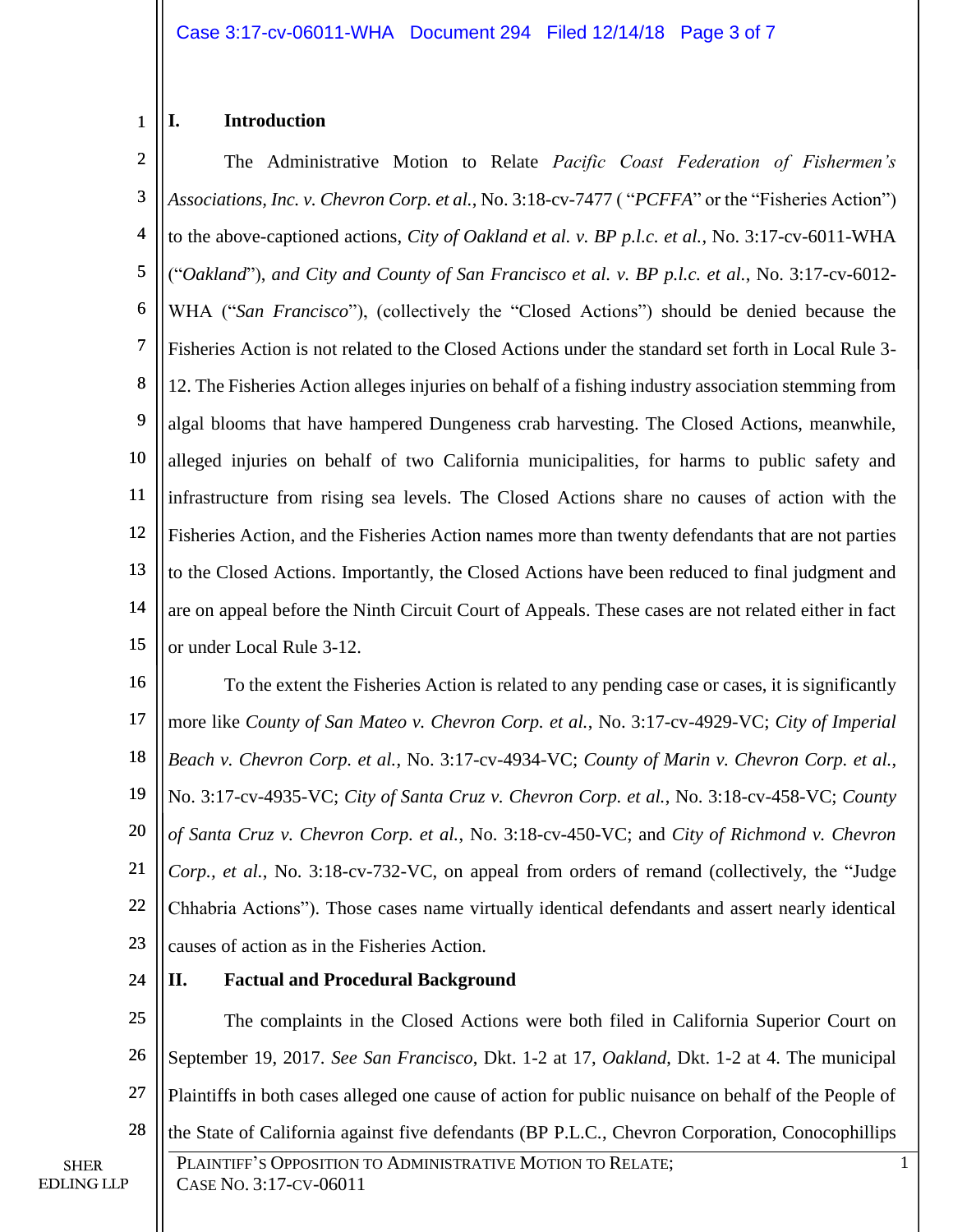#### Case 3:17-cv-06011-WHA Document 294 Filed 12/14/18 Page 4 of 7

1 2 3 4 5 6 7 8 9 Corporation, Exxon Mobil Corporation, and Royal Dutch Shell PLC). *Id.* The defendants in those cases removed them to the Northern District of California, where they were related and assigned to this Court. SF Dkt. 1; Oakland, Dkt. 1. Plaintiff in each case moved to remand, *San Francisco*, Dkt. 81; *Oakland*, Dkt. 64. This Court denied the motions, *San Francisco*, Dkt. 134; *Oakland*, Dkt. 116, and later dismissed both cases under Rule 12(b) and entered final judgment in favor of the defendants. *San Francisco,* Dkt. 236, 239, 240; *Oakland*, Dkt. 283, 287, 288. Plaintiffs appealed from the final judgment in both cases, *see San Francisco*, Dkt. 289, *Oakland*, Dkt. 281, and those appeals are pending before the Ninth Circuit. *See generally City of Oakland et al. v. BP P.L.C. et al.*, Case No. 18-16663 (9th Cir.).

10 11 12 13 14 15 16 17 Plaintiff in the Fisheries Action filed its complaint in California Superior Court on November 14, 2018. Champion Decl. Ex. A at  $2<sup>1</sup>$ . The complaint asserts causes of action for nuisance, strict products liability, and negligence, against thirty corporate defendants in the fossil fuel industry, for injuries arising out of commercial Dungeness Crab fishery closures in California and Oregon due to domoic acid, a marine contaminant that affects crabs and renders them unsafe to consume, and that is exacerbated by climate change. *Id*., at 7-9, 11-24. The defendants removed that case to the Northern District of California on December 12, 2018. *PCFFA*, Dkt. 1. No motion to remand has been filed and no other docket activity has occurred.

18

24

25

26

27

28

 $\overline{a}$ 

SHER EDLING LLP

#### **III. The Fisheries Action Is Not Substantially Similar to the Closed Actions.**

19 20 21 22 23 The Fisheries Action is unrelated to the Closed Actions in all respects relevant to Local Rule 3-12. Cases are related when: "(1) The actions concern substantially the same parties, property, transaction or event; and (2) It appears likely that there will be an unduly burdensome duplication of labor and expense or conflicting results if the cases are conducted before different Judges." Civ. L.R. 3-12(a).

PLAINTIFF'S OPPOSITION TO ADMINISTRATIVE MOTION TO RELATE; CASE NO. 3:17-CV-06011 Page references are to ECF page numbers.

2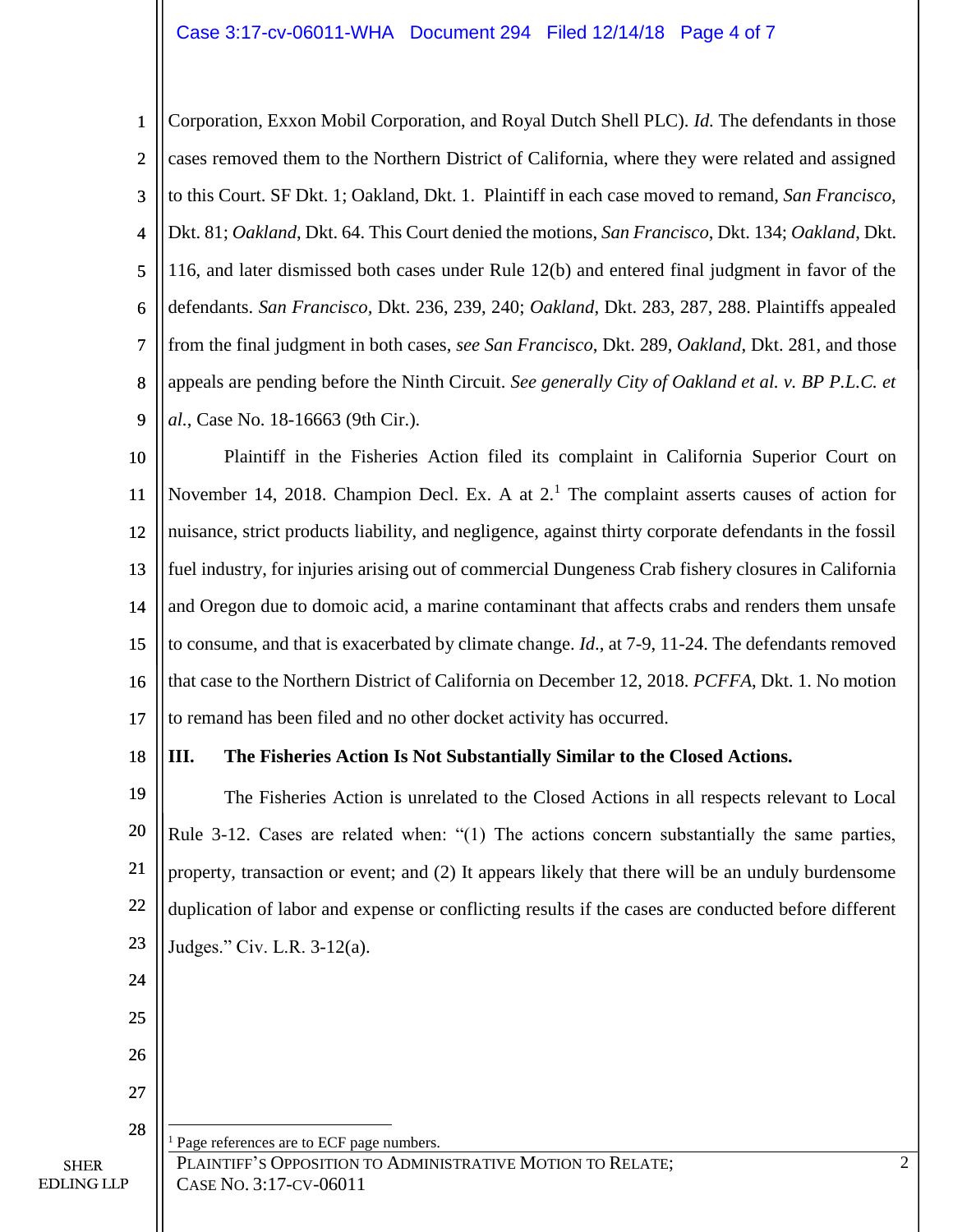1 2

### **A. The Actions Do Not Concern Substantially the Same Parties, Property, Transaction, or Event.**

3 4 5 6 7 8 9 First, of the thirty defendants named in the Fisheries action, only five are named as defendants in the Closed Actions; twenty-five are not. Many of the Defendants named in the Fisheries Action are subsidiaries or successors of major fossil fuel companies, *see* Champion Decl. Ex. A at 11-24, while the five defendants named in the Closed Actions are ultimate corporate parents of independent corporate families in the fossil fuel industry. Meanwhile, the Fisheries Action plaintiff is a fishing industry association, and the Closed Actions' plaintiffs are California municipalities. In no meaningful sense do the cases involve "substantially the same parties."

10 11 12 13 14 15 16 17 18 19 20 Second, the "property, transaction or event" at issue is entirely different between the Fisheries Action and the Closed Actions. The Fisheries Action concerns, inter alia, impaired fishing opportunity on the Pacific Ocean off the coasts of California and Oregon, and the consequent impacts on fishing communities up and down the West Coast. *Id*. at 10. The Closed Actions alleged "interference with and obstruction of public rights and property" in the Cities of Oakland and San Francisco, California, including harm to public safety and public infrastructure, and increased flood risk to public and private property. San Francisco Dkt. 1-2 at 118; Oakland Dkt. 1-2 at 34-35. Movants' description of the tie between San Francisco and crab fishing simply recounts the importance of the commercial crab fishery to San Francisco's history and identity, and has nothing to do with the injuries or causes of action alleged in the Fisheries action, and do not establish that the actions involve the same "property."

21  $22$ 23 24 25 26 The Fisheries Action concerns injuries arising from crab fishery closures due to domoic acid contamination attributable to harmful algal blooms caused by warming oceans. Champion Decl. Ex. A at 35-38. These phenomena are, in turn, the products of global warming wrought by the defendants' marketing and promotional decisions about their fossil fuel products. *Id*. at 35-40. While the Closed Actions also address Defendants' tortious marketing and promotion, they have nothing to do with harmful algal blooms, domoic acid outbreaks, or fishery closures.

Finally, similar legal theories are not a basis for relation under the Local Rules, and in any event the legal theories in the Fisheries Action and the Removed Actions have no overlap

27

28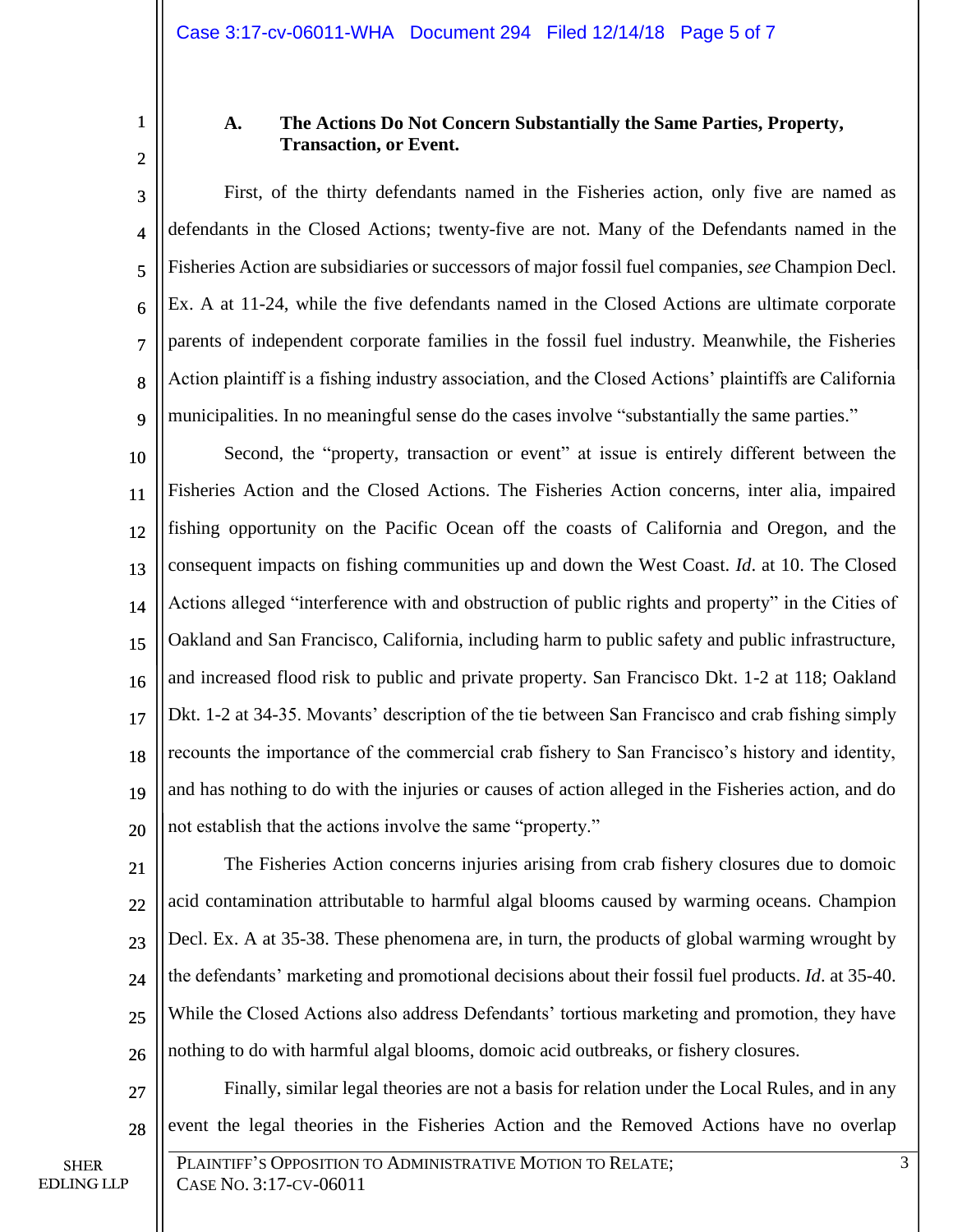#### Case 3:17-cv-06011-WHA Document 294 Filed 12/14/18 Page 6 of 7

1 2 3 4 5 6 7 8 9 10 whatsoever. Plaintiffs in the Closed Actions asserted only a public nuisance cause of action, *San Francisco*, Dkt. 1-2 at 122-24; *Oakland*, Dkt. 1-2 at 37-38; Plaintiff in the Fisheries Action asserts no such cause of action. Plaintiff in the Fisheries Action relies on strict products liability, negligence, and nuisance theories; *See* Champion Decl. Ex. A at 80-94. Plaintiffs in the Closed Actions brought no such claims. The Plaintiffs in the Closed Actions bring their claims in the name of the People of California, whereas Plaintiff in the Fisheries Action seeks to protect itself, and its members in commercial fishing communities in California and Oregon. While the culpable conduct attributable to defendants in both sets of actions is similar, the grounds for legal liability and the proof necessary to establish that liability—are worlds apart. None of the elements of Local Rule 3-12(a) are satisfied.

11 12

#### **B. Relation Will Not Prevent Duplication of Labor or Expense, nor Prevent Conflicting Results.**

13 14 15 16 17 18 19 20 21  $22$ Relating active cases to cases on appeal is inappropriate as doing so saves no labor or expense. *See, e.g.*, *Rezner v. Bayerische Hypo-Und Vereinsbank AG*, 2009 WL 3458704 at \*1 (N.D. Cal. 2009) (Order Denying Administrative Motion to Relate Cases and Transfer) (unreported) (denying relation of active cases to cases that were closed or on appeal); *Carlyle Fortran Trust v. NVIDIA Corp.*, 2008 WL 4717467 (N.D. Cal. 2008) (Order Denying Administrative Motion to Relate Cases where cases were "either on appeal before the Ninth Circuit or have been inactive for over two years") (unreported). The Closed Actions are presently closed and before the Ninth Circuit on appeal of the order granting Defendants' motions to dismiss. There is no ongoing labor or expense in the Closed Actions to duplicate. Effort or resources expended in these three cases will occur in the Fisheries Action alone.

23

24

26

27

Moreover, relating these cases will not avoid conflicting results because these cases predicate their respective defendants' liability on completely different legal theories.

Movants would have the cases related to reinforce the mischaracterization of the Fisheries

and Closed Actions as factually and legally identical, in the hope that such false equivalency would

25 **IV. Conclusion**

SHER

EDLING LLP

#### 28 lead to removal and subsequent dismissal of the Fisheries Action as in the Closed Actions. But as